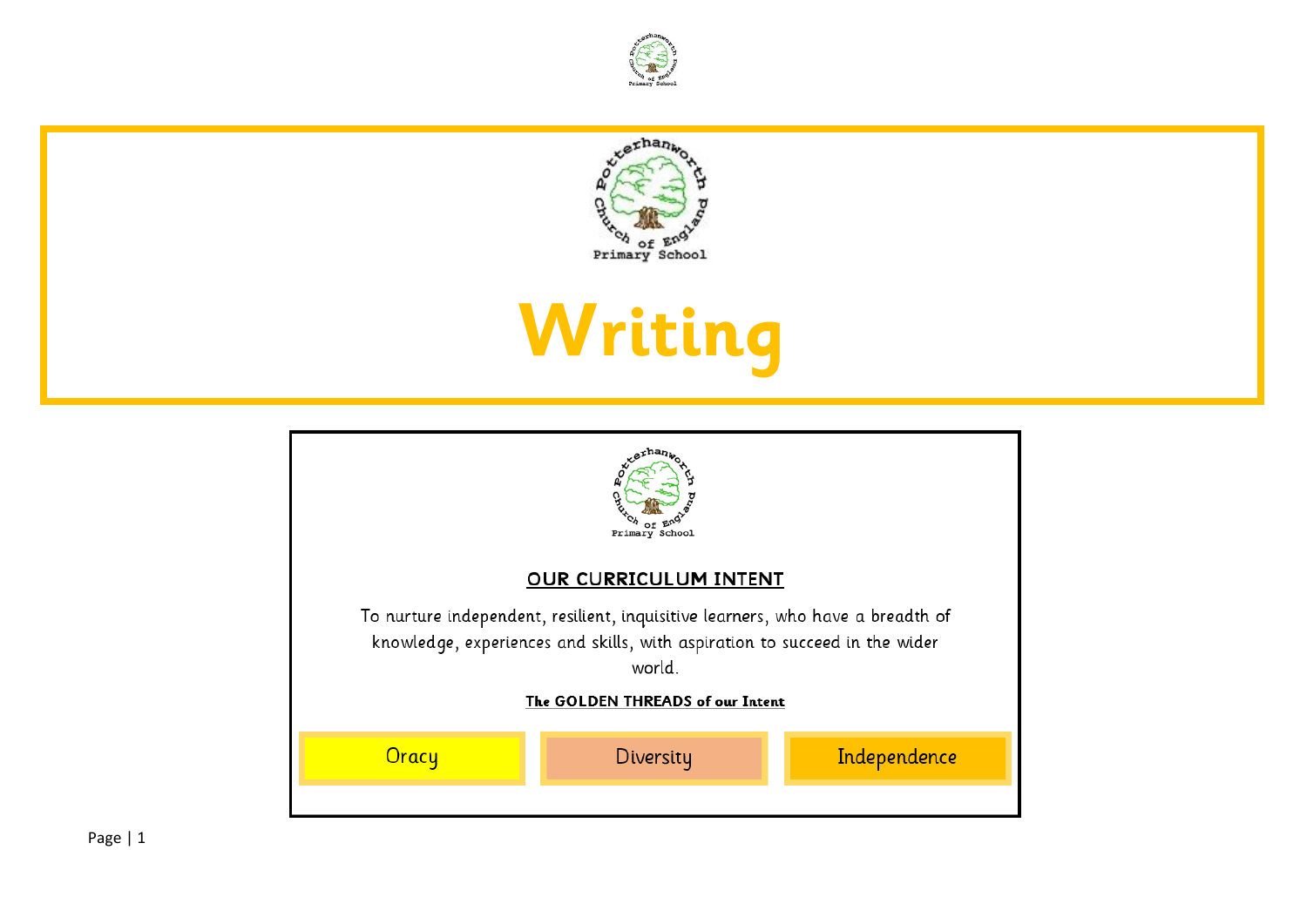

| <b>Big Question:</b>                                                                                                                                                      |                |                                                                                                                                                                                             |                                                                                           |                                      |                                                                                                                                                                                                                                |                                                                      |  |
|---------------------------------------------------------------------------------------------------------------------------------------------------------------------------|----------------|---------------------------------------------------------------------------------------------------------------------------------------------------------------------------------------------|-------------------------------------------------------------------------------------------|--------------------------------------|--------------------------------------------------------------------------------------------------------------------------------------------------------------------------------------------------------------------------------|----------------------------------------------------------------------|--|
| <b>CYCLE A</b><br>Term 1<br>What is the secret to good food?                                                                                                              |                |                                                                                                                                                                                             | <b>CYCLE B</b> What do we need to Survive?                                                |                                      |                                                                                                                                                                                                                                |                                                                      |  |
| Term 2                                                                                                                                                                    | <b>CYCLE A</b> | What makes us a good leader?                                                                                                                                                                |                                                                                           | <b>CYCLE B</b> Why is Britain great? |                                                                                                                                                                                                                                |                                                                      |  |
| Term <sub>3</sub>                                                                                                                                                         | <b>CYCLE A</b> | How important is our World?                                                                                                                                                                 |                                                                                           |                                      |                                                                                                                                                                                                                                | <b>CYCLE B</b> Do you think change is important?                     |  |
|                                                                                                                                                                           |                |                                                                                                                                                                                             |                                                                                           | KS1                                  |                                                                                                                                                                                                                                |                                                                      |  |
|                                                                                                                                                                           |                |                                                                                                                                                                                             |                                                                                           | <b>TRANSCRIPTION</b>                 |                                                                                                                                                                                                                                |                                                                      |  |
|                                                                                                                                                                           |                |                                                                                                                                                                                             |                                                                                           | <b>PHONICS AND SPELLING RULES</b>    |                                                                                                                                                                                                                                |                                                                      |  |
|                                                                                                                                                                           | <b>YR</b>      |                                                                                                                                                                                             |                                                                                           | Y <sub>1</sub>                       |                                                                                                                                                                                                                                | Y <sub>2</sub>                                                       |  |
| Use some of their print and letter knowledge in their<br>early writing. For example: writing a pretend shopping<br>list that starts at the top of the page; write 'm' for |                | To know all letters of the alphabet and the sounds<br>which they most commonly represent.<br>To recognise consonant digraphs which have been<br>taught and the sounds which they represent. |                                                                                           |                                      | To segment spoken words into phonemes and to<br>represent these with graphemes, spelling many of these<br>words correctly and making phonically-plausible<br>attempts at others.                                               |                                                                      |  |
| mummy.<br>Spell words by identifying the sounds and then<br>writing the sound with the letter/s.                                                                          |                | To recognise vowel digraphs which have been taught<br>and the sounds which they represent.<br>To recognise words with adjacent consonants.                                                  |                                                                                           |                                      | To recognise new ways of spelling phonemes for which<br>one or more spellings are already known and to learn<br>some words with each spelling, including some common<br>homophones (e.g. bare/bear, blue/ blew, night/knight). |                                                                      |  |
| Write short sentences with words with known letter-<br>sound correspondences using a capital letter and a full<br>stop.                                                   |                |                                                                                                                                                                                             | To accurately spell most words containing the 40+<br>previously taught phonemes and GPCs. |                                      |                                                                                                                                                                                                                                | To apply further Y2 spelling rules and quidance*, which<br>includes: |  |
|                                                                                                                                                                           |                | To spell some words in a phonically plausible way,<br>even if sometimes incorrect.                                                                                                          |                                                                                           |                                      | the /d3/ sound spelt as 'ge' and' dge' (e.g. fudge,<br>huge) or spelt as 'q' or 'j' elsewhere in words (e.g.<br>magic, adjust);                                                                                                |                                                                      |  |
|                                                                                                                                                                           |                | To apply Y1 spelling rules and quidance*, which<br>includes:                                                                                                                                |                                                                                           |                                      | the /n/ sound spelt 'kn' and 'qn' (e.g. knock, gnaw);<br>the /r/ sound spelt 'wr' (e.g. write, written);                                                                                                                       |                                                                      |  |
|                                                                                                                                                                           |                | the sounds /f/, /l/,<br>/s/, /z/ and /k/ spelt 'ff', 'll', 'ss', 'zz' and ck' and<br>exceptions;                                                                                            |                                                                                           |                                      | the /l/ or /al/ sound spelt -le (e.g. little, middle) or<br>$\bullet$<br>spelt-el (e.g. camel, tunnel) or spelt -al (e.g. metal,<br>hospital) or spelt-il (e.g. fossil, nostril);                                              |                                                                      |  |
|                                                                                                                                                                           |                | the /ŋ/ sound spelt 'n' before 'k' (e.g. bank, think);<br>$\bullet$<br>dividing words into syllables (e.g. rabbit, carrot);                                                                 |                                                                                           |                                      | the /aɪ/ sound spelt<br>$\bullet$<br>-y (e.g. cry, fly, July);                                                                                                                                                                 |                                                                      |  |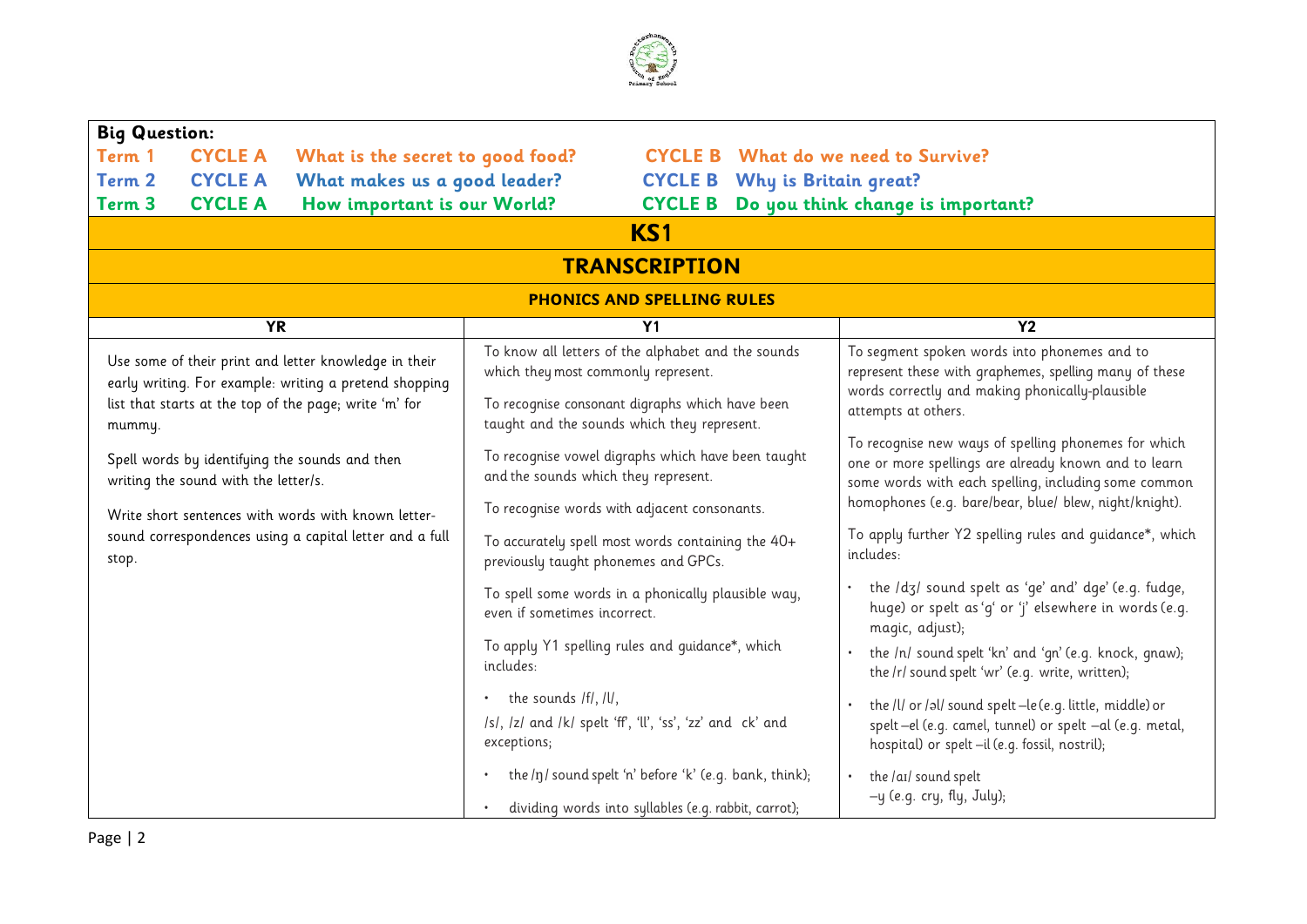

| the /tʃ/ sound is usually spelt as 'tch' and<br>$\bullet$<br>exceptions;<br>the /v/ sound at the end of words where the letter<br>'e' usually needs to be added (e.g. have, live);<br>adding -s and -es to words (plural of nouns and<br>the third person singular of verbs);<br>adding the endings                                                                                                                                                                                                                                                                                                                                                                                                                                                                 | adding-es to nouns and verbs ending in<br>$\bullet$<br>-y where the 'y' is changed to 'i' before the $-e$ s (e.g.<br>flies, tries, carries);<br>adding -ed, -ing, -er and -est to a root word ending<br>in $-y$ (e.g. skiing, replied) and exceptions to the rules;<br>adding the endings<br>$\bullet$                                                                                                                                                                                                                                                                                                                                                                                                           |
|---------------------------------------------------------------------------------------------------------------------------------------------------------------------------------------------------------------------------------------------------------------------------------------------------------------------------------------------------------------------------------------------------------------------------------------------------------------------------------------------------------------------------------------------------------------------------------------------------------------------------------------------------------------------------------------------------------------------------------------------------------------------|------------------------------------------------------------------------------------------------------------------------------------------------------------------------------------------------------------------------------------------------------------------------------------------------------------------------------------------------------------------------------------------------------------------------------------------------------------------------------------------------------------------------------------------------------------------------------------------------------------------------------------------------------------------------------------------------------------------|
| -ing, -ed and -er to verbs where no change is<br>needed to the root wood (e.g. buzzer, jumping);<br>adding-er and-est to adjectives where no change<br>is needed to the root word (e.g. fresher, grandest);<br>spelling words with the vowel digraphs and<br>trigraphs:<br>-'ai' and 'oi' (e.g. rain, wait, train, point, soil); 'oy' and<br>'ay' (e.g. day, toy, enjoy, annoy);<br>$-a-e$ , $e-e$ , $i-e$ , $o-e$ and $u-e$ (e.g. made, theme,<br>ride, woke, tune);<br>- 'ar' (e.g. car, park);<br>- 'ee' (e.g. green, week);<br>- 'ea' (e.g. sea, dream);<br>- 'ea' (e.g. meant, bread);<br>- 'er' stressed sound (e.g. her, person);<br>- 'er' unstressed schwa sound (e.g. better, under);<br>- 'ir' (e.g. girl, first, third);<br>- 'ur' (e.g. turn, church); | $-$ ing, $-$ ed, $-$ er, $-$ est and $-$ y to words ending in $-e$<br>with<br>a consonant before (including exceptions);<br>the /o:/ sound (or) spelt 'a' before 'l' and 'll' (e.g. ball,<br>$\bullet$<br>always);<br>the $ \Lambda $ sound spelt 'o' (e.g. other, mother, brother);<br>$\bullet$<br>the /i:/ sound spelt<br>$\bullet$<br>-ey: the plural forms of these words are made by the<br>addition of -s (e.g. donkeys, monkeys);<br>the /p/ sound spelt 'a' after 'w' and 'qu' (e.g. want,<br>quantity, squash)<br>the /3:/ sound spelt 'or' after 'w' (e.g. word, work,<br>worm);<br>the /o:/ sound spelt 'ar' after 'w' (e.q. warm,<br>towards);<br>the /3/ sound spelt 's' (e.g. television, usual). |
| - 'oo' (e.g. food, soon);                                                                                                                                                                                                                                                                                                                                                                                                                                                                                                                                                                                                                                                                                                                                           |                                                                                                                                                                                                                                                                                                                                                                                                                                                                                                                                                                                                                                                                                                                  |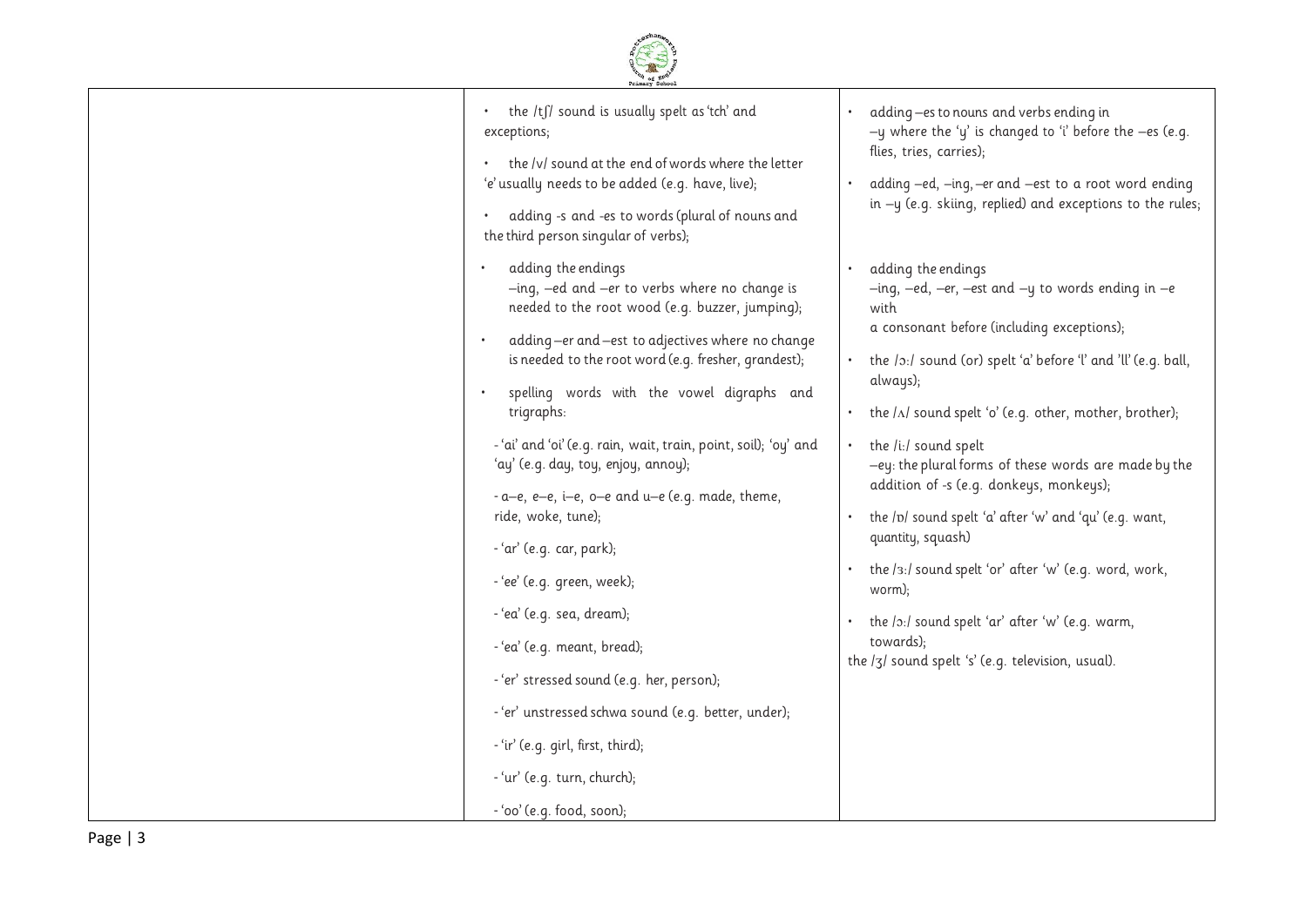

| - 'oo' (e.g. book, good);                                                        |  |
|----------------------------------------------------------------------------------|--|
|                                                                                  |  |
| - 'oa' (e.g. road, coach);                                                       |  |
| - 'oe' (e.g. toe, goes);                                                         |  |
| - 'ou' (e.g. loud, sound);                                                       |  |
| - 'ow' (e.g. brown, down);                                                       |  |
| - 'ow' (e.g. own, show);                                                         |  |
| - 'ue' (e.g. true, rescue, Tuesday);                                             |  |
| - 'ew' (e.g. new, threw); ie' (e.g. lie, dried);                                 |  |
| - 'ie' (e.g. chief, field);                                                      |  |
| - 'igh' (e.g. bright, right);                                                    |  |
| - 'or' (e.g. short, morning);                                                    |  |
| - 'ore' (e.g. before, shore);                                                    |  |
| - 'aw' (e.g. yawn, crawl);                                                       |  |
| - 'au' (e.g. author, haunt);                                                     |  |
| - 'air' (e.g. hair, chair);                                                      |  |
| - 'ear' (e.g. beard, near, year);                                                |  |
| - 'ear' (e.g. bear, pear, wear);                                                 |  |
| - 'are' (e.g. bare, dare, scared);                                               |  |
| spelling words ending with -y (e.g. funny, party,<br>family);                    |  |
| spelling new consonants 'ph' and 'wh' (e.g.<br>dolphin, alphabet, wheel, while); |  |
| using 'k' for the /k/ sound (e.g. sketch, kit, skin).                            |  |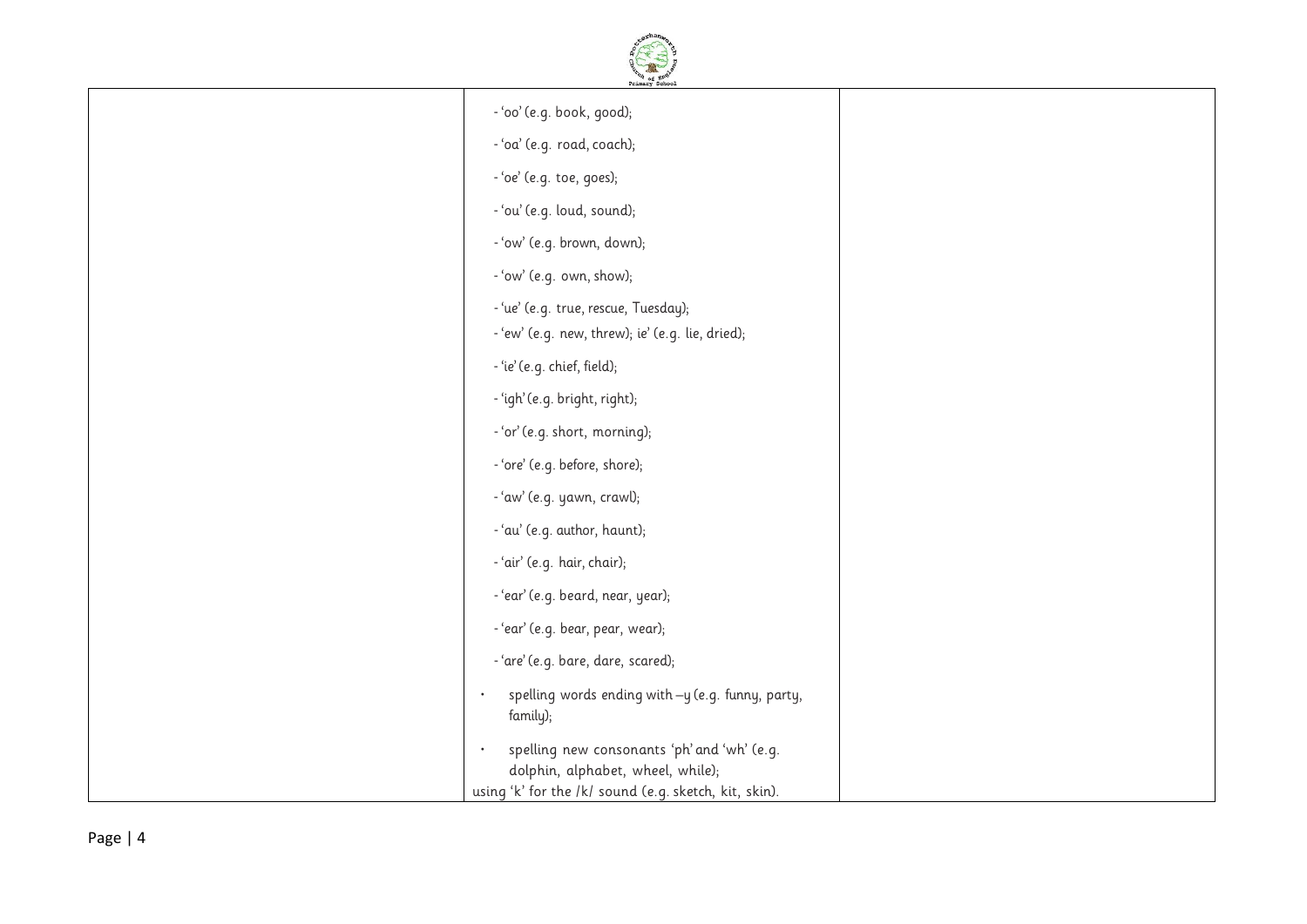

| <b>HANDWRITING</b>                                                                                                                                                                                                       |                                                                                                                                                                                                      |                                                                                                                                                                                                      |  |  |  |  |
|--------------------------------------------------------------------------------------------------------------------------------------------------------------------------------------------------------------------------|------------------------------------------------------------------------------------------------------------------------------------------------------------------------------------------------------|------------------------------------------------------------------------------------------------------------------------------------------------------------------------------------------------------|--|--|--|--|
| LETTER FORMATION, PLACEMENT AND POSITIONING                                                                                                                                                                              |                                                                                                                                                                                                      |                                                                                                                                                                                                      |  |  |  |  |
| <b>YR</b><br><b>Y2</b><br>Y <sub>1</sub>                                                                                                                                                                                 |                                                                                                                                                                                                      |                                                                                                                                                                                                      |  |  |  |  |
| Use large-muscle movements to wave flags and streamers,<br>paint and make marks.<br>Use one-handed tools and equipment, for example,<br>making snips in paper with scissors.                                             | To write lower case and capital letters in the correct<br>direction, starting and finishing in the right place with a<br>good level of consistency.<br>To sit correctly at a table, holding a pencil | To write capital letters and digits of the correct size,<br>orientation and relationship to one another and to<br>lower case letters.<br>To form lower case letters of the correct size, relative to |  |  |  |  |
| Use a comfortable grip with good control when holding<br>pens and pencils.                                                                                                                                               | comfortably and correctly.                                                                                                                                                                           | one another.                                                                                                                                                                                         |  |  |  |  |
| Shows a preference for a dominant hand.                                                                                                                                                                                  | To form digits 0-9.                                                                                                                                                                                  | To use spacing between words that reflects the size of<br>the letters                                                                                                                                |  |  |  |  |
| Write some letters accurately.                                                                                                                                                                                           | To understand which letters belong to which<br>handwriting 'families' (i.e. letters that are formed                                                                                                  |                                                                                                                                                                                                      |  |  |  |  |
| Develop their small motor skills so that they can use a<br>range of tools competently, safely and confidently.<br>Suggested tools: pencils for drawing and writing,<br>paintbrushes, scissors, knives, forks and spoons. | in similar ways) and to practise these.                                                                                                                                                              |                                                                                                                                                                                                      |  |  |  |  |
| Use their core muscle strength to achieve a good posture<br>when sitting at a table or sitting on the floor.<br>Develop the foundations of a handwriting style which is<br>fast, accurate and efficient.                 |                                                                                                                                                                                                      |                                                                                                                                                                                                      |  |  |  |  |
| Form lower case and capital letters correctly.                                                                                                                                                                           |                                                                                                                                                                                                      |                                                                                                                                                                                                      |  |  |  |  |
| Hold a pencil effectively in preparation for fluent<br>writing - using the tripod grip in almost all cases.<br>Write recognisable letters, most of which are correctly<br>formed.                                        |                                                                                                                                                                                                      |                                                                                                                                                                                                      |  |  |  |  |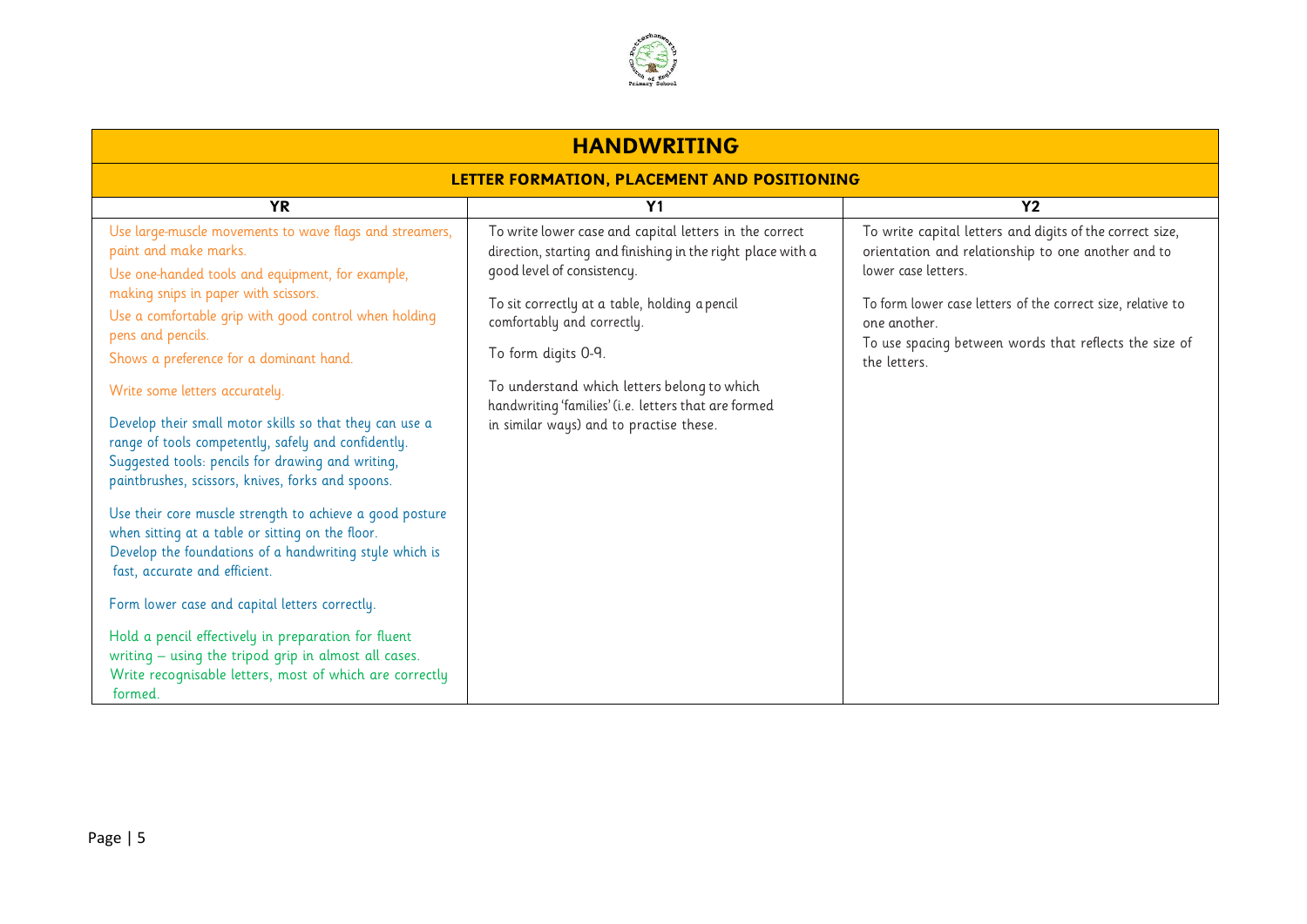

| <b>COMMON EXCEPTION WORDS</b>                                                                                                                                                                                                       |                                                                                                                                                                                                                                                                                                                                                                                                                                                                                                                                                                                                                                                                               |                                                                                                                                                                            |  |  |
|-------------------------------------------------------------------------------------------------------------------------------------------------------------------------------------------------------------------------------------|-------------------------------------------------------------------------------------------------------------------------------------------------------------------------------------------------------------------------------------------------------------------------------------------------------------------------------------------------------------------------------------------------------------------------------------------------------------------------------------------------------------------------------------------------------------------------------------------------------------------------------------------------------------------------------|----------------------------------------------------------------------------------------------------------------------------------------------------------------------------|--|--|
| <b>YR</b>                                                                                                                                                                                                                           | Y <sub>1</sub>                                                                                                                                                                                                                                                                                                                                                                                                                                                                                                                                                                                                                                                                | Y <sub>2</sub>                                                                                                                                                             |  |  |
| To write some irregular common words                                                                                                                                                                                                | To spell all Y1 common exception words correctly.*<br>To spell days of the week correctly.<br>To use -s and -es to form regular plurals correctly.<br>To use the prefix 'un-' accurately.<br>To successfully add the suffixes -ing, -ed, -er and -est<br>to root words where no change is needed in the spelling<br>of the root words (e.g. helped, quickest).                                                                                                                                                                                                                                                                                                                | To spell most Y1 and Y2 common exception words<br>correctly.<br>To add suffixes to spell most words correctly in their<br>writing, e.g. -ment,<br>-ness, -ful, -less, -ly. |  |  |
|                                                                                                                                                                                                                                     | <b>FURTHER SPELLING CONVENTIONS</b>                                                                                                                                                                                                                                                                                                                                                                                                                                                                                                                                                                                                                                           |                                                                                                                                                                            |  |  |
| To spell simple compound words (e.g. dustbin, football).<br>To read words that they have spelt.<br>To take part in the process of segmenting spoken words<br>into phonemes before choosing graphemes to represent<br>those phonemes | To spell more words with contracted forms, e.g. can't,<br>didn't, hasn't, couldn't, it's, I'll.<br>To learn the possessive singular apostrophe (e.g. the<br>qirl's book).<br>To write, from memory, simple sentences dictated by the<br>teacher that include words using the GPCs, common<br>exception words and punctuation taught so far.<br>To segment spoken words into phonemes and to then<br>represent all of the phonemes using graphemes in the<br>right order for both for single- syllable and multi-syllabic<br>words.<br>To self-correct misspellings of words that pupils have<br>been taught to spell (this may require support to<br>recognise misspellings). |                                                                                                                                                                            |  |  |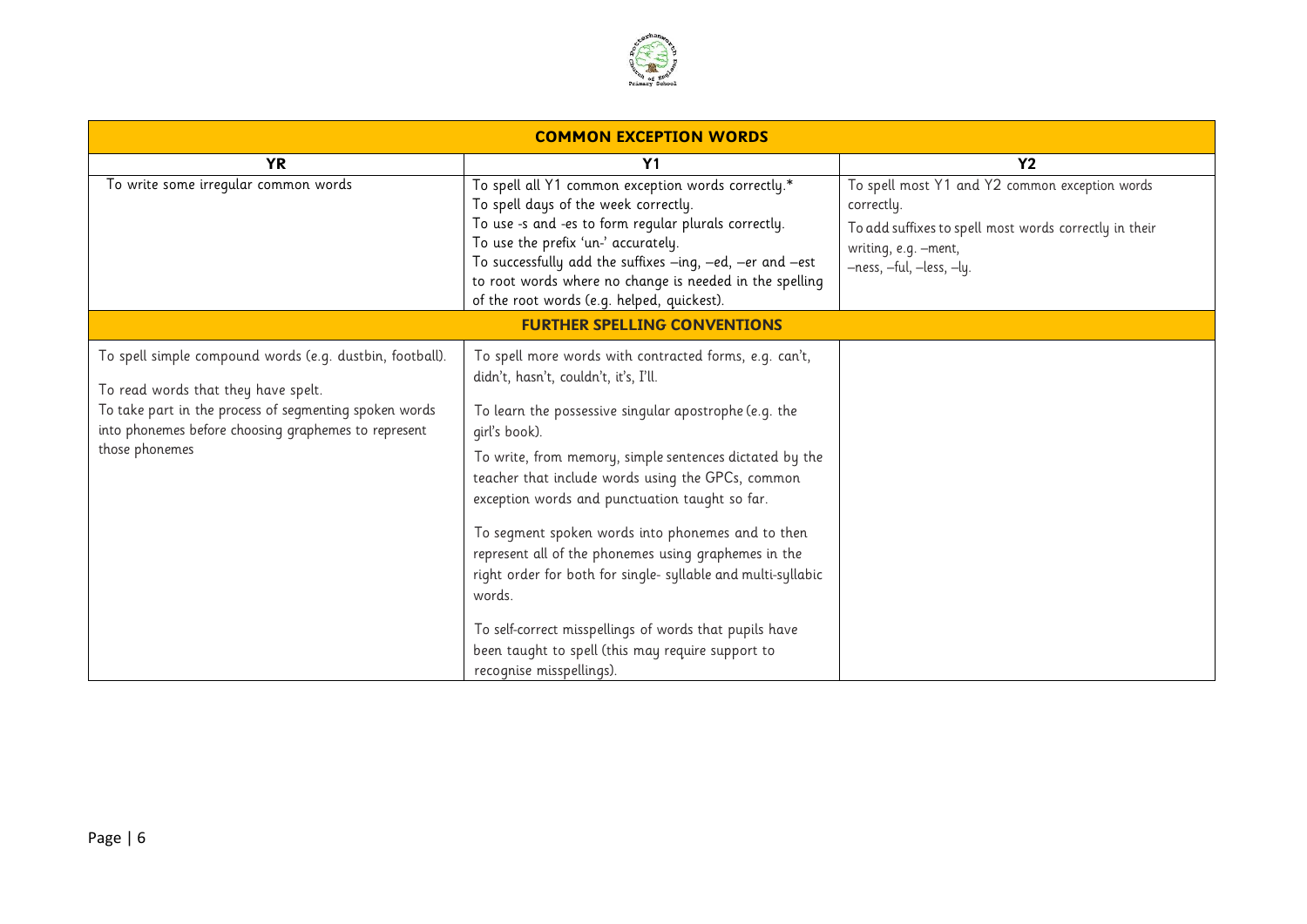

| <b>JOINING LETTERS</b>                                                                                                                                                                                                                                                                                                                                                                                                                                                                                                                                                                                                                                                                                                                                                                                                       |                                                                                                                                                                                                                                                                                                                                                                                                                                                                           |                                                                                                                                                                                                                                                                                                                                                                                                                                                                                                                                                                                                                                                                                                                                                        |  |  |  |
|------------------------------------------------------------------------------------------------------------------------------------------------------------------------------------------------------------------------------------------------------------------------------------------------------------------------------------------------------------------------------------------------------------------------------------------------------------------------------------------------------------------------------------------------------------------------------------------------------------------------------------------------------------------------------------------------------------------------------------------------------------------------------------------------------------------------------|---------------------------------------------------------------------------------------------------------------------------------------------------------------------------------------------------------------------------------------------------------------------------------------------------------------------------------------------------------------------------------------------------------------------------------------------------------------------------|--------------------------------------------------------------------------------------------------------------------------------------------------------------------------------------------------------------------------------------------------------------------------------------------------------------------------------------------------------------------------------------------------------------------------------------------------------------------------------------------------------------------------------------------------------------------------------------------------------------------------------------------------------------------------------------------------------------------------------------------------------|--|--|--|
| <b>YR</b>                                                                                                                                                                                                                                                                                                                                                                                                                                                                                                                                                                                                                                                                                                                                                                                                                    | Y1                                                                                                                                                                                                                                                                                                                                                                                                                                                                        | Y <sub>2</sub>                                                                                                                                                                                                                                                                                                                                                                                                                                                                                                                                                                                                                                                                                                                                         |  |  |  |
|                                                                                                                                                                                                                                                                                                                                                                                                                                                                                                                                                                                                                                                                                                                                                                                                                              |                                                                                                                                                                                                                                                                                                                                                                                                                                                                           | To begin to use the diagonal and horizontal strokes<br>needed to join letters.                                                                                                                                                                                                                                                                                                                                                                                                                                                                                                                                                                                                                                                                         |  |  |  |
|                                                                                                                                                                                                                                                                                                                                                                                                                                                                                                                                                                                                                                                                                                                                                                                                                              | <b>COMPOSITION</b>                                                                                                                                                                                                                                                                                                                                                                                                                                                        |                                                                                                                                                                                                                                                                                                                                                                                                                                                                                                                                                                                                                                                                                                                                                        |  |  |  |
|                                                                                                                                                                                                                                                                                                                                                                                                                                                                                                                                                                                                                                                                                                                                                                                                                              | <b>PLANNING, WRITING AND EDITING</b>                                                                                                                                                                                                                                                                                                                                                                                                                                      |                                                                                                                                                                                                                                                                                                                                                                                                                                                                                                                                                                                                                                                                                                                                                        |  |  |  |
| Know many rhymes, be able to talk about familiar books,<br>and be able to tell a long story.<br>Engage in extended conversations about stories, learning<br>new vocabulary.<br>Use some of their print and letter knowledge in their early<br>writing. For example, writing a pretend shopping list that<br>starts at the top of the page; write 'm' for mummy.<br>Write some or all of their name.<br>Write some letters accurately.<br>Begin to develop complex stories using small world<br>equipment, like animal sets, dolls and dolls houses, etc.<br>Learn new vocabulary.<br>Articulate their ideas and thoughts in well-formed<br>sentences.<br>Describe events in some detail<br>Use talk to help work out problems and organise thinking<br>and activities. Explain how things work and why they<br>might happen. | To say out loud what they are going to write about.<br>To compose a sentence orally before writing it.<br>To sequence sentences to form short narratives.<br>To discuss what they have written with the teacher or<br>other pupils.<br>To reread their writing to check that it makes sense and<br>to independently begin to make changes.<br>To read their writing aloud clearly enough to be heard by<br>their peers and the teacher.<br>To use adjectives to describe. | To write narratives about personal experiences and those<br>of others (real and fictional).<br>To write about real events. To write simple poetry.<br>To plan what they are going to write about, including<br>writing down ideas and/or key words and new<br>vocabulary<br>To encapsulate what they want to say, sentence by<br>sentence.<br>To make simple additions, revisions and corrections to<br>their own writing by evaluating their writing with the<br>teacher and other pupils.<br>To reread to check that their writing makes sense and<br>that the correct tense is used throughout.<br>To proofread to check for errors in spelling,<br>grammar and punctuation (e.g. to check that the ends<br>of sentences are punctuated correctly). |  |  |  |
| Listen to and talk about stories to build familiarity and<br>understanding                                                                                                                                                                                                                                                                                                                                                                                                                                                                                                                                                                                                                                                                                                                                                   |                                                                                                                                                                                                                                                                                                                                                                                                                                                                           |                                                                                                                                                                                                                                                                                                                                                                                                                                                                                                                                                                                                                                                                                                                                                        |  |  |  |
| Retell the story, once they have developed a deep<br>familiarity with the text; some as exact repetition and                                                                                                                                                                                                                                                                                                                                                                                                                                                                                                                                                                                                                                                                                                                 |                                                                                                                                                                                                                                                                                                                                                                                                                                                                           |                                                                                                                                                                                                                                                                                                                                                                                                                                                                                                                                                                                                                                                                                                                                                        |  |  |  |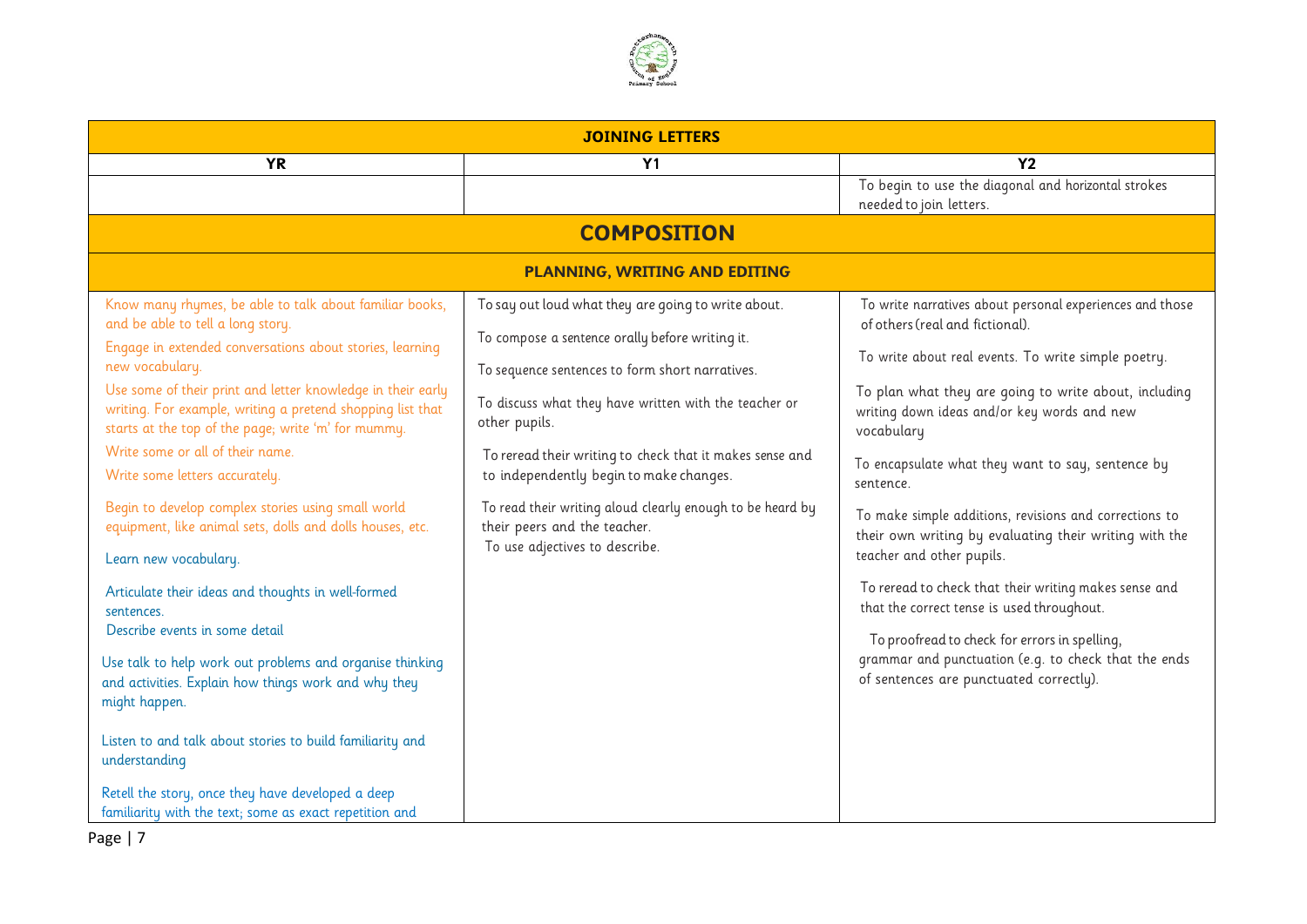

| some in their own words.                                                                                                                                                                                                                                                                                                                                                                                                                                                                                                                                                                                                                                                                                                                             |                                                                                                                                                                                                                      |                                                                                                                                                                                                                                                                                                                                                                            |
|------------------------------------------------------------------------------------------------------------------------------------------------------------------------------------------------------------------------------------------------------------------------------------------------------------------------------------------------------------------------------------------------------------------------------------------------------------------------------------------------------------------------------------------------------------------------------------------------------------------------------------------------------------------------------------------------------------------------------------------------------|----------------------------------------------------------------------------------------------------------------------------------------------------------------------------------------------------------------------|----------------------------------------------------------------------------------------------------------------------------------------------------------------------------------------------------------------------------------------------------------------------------------------------------------------------------------------------------------------------------|
| Use new vocabulary in different contexts.                                                                                                                                                                                                                                                                                                                                                                                                                                                                                                                                                                                                                                                                                                            |                                                                                                                                                                                                                      |                                                                                                                                                                                                                                                                                                                                                                            |
| Write short sentences with words with known letter-sound<br>correspondences using a capital letter and a full stop.                                                                                                                                                                                                                                                                                                                                                                                                                                                                                                                                                                                                                                  |                                                                                                                                                                                                                      |                                                                                                                                                                                                                                                                                                                                                                            |
| Re-read what they have written to check it makes sense.                                                                                                                                                                                                                                                                                                                                                                                                                                                                                                                                                                                                                                                                                              |                                                                                                                                                                                                                      |                                                                                                                                                                                                                                                                                                                                                                            |
| Develop storylines in their pretend play.                                                                                                                                                                                                                                                                                                                                                                                                                                                                                                                                                                                                                                                                                                            |                                                                                                                                                                                                                      |                                                                                                                                                                                                                                                                                                                                                                            |
| Write simple phrases and sentences that can be read by<br>others.                                                                                                                                                                                                                                                                                                                                                                                                                                                                                                                                                                                                                                                                                    |                                                                                                                                                                                                                      |                                                                                                                                                                                                                                                                                                                                                                            |
| Invent, adapt and recount narratives and stories with<br>peers and teachers.                                                                                                                                                                                                                                                                                                                                                                                                                                                                                                                                                                                                                                                                         |                                                                                                                                                                                                                      |                                                                                                                                                                                                                                                                                                                                                                            |
|                                                                                                                                                                                                                                                                                                                                                                                                                                                                                                                                                                                                                                                                                                                                                      | <b>AWARENESS OF AUDIENCE, PURPOSE AND STRUCTURE</b>                                                                                                                                                                  |                                                                                                                                                                                                                                                                                                                                                                            |
| Use a wider range of vocabulary.<br>Be able to express a point of view and to debate when<br>they disagree with an adult or a friend, using words as<br>well as actions.<br>Can start a conversation with an adult or a friend and<br>continue it for many turns.<br>Use talk to organise themselves and their play: "Let's<br>go on a bus you sit there I'll be the driver."<br>Learn new vocabulary.<br>Use new vocabulary throughout the day.<br>Describe events in some detail.<br>Use talk to help work out problems and organise<br>thinking and activities. Explain how things work and<br>why they might happen.<br>Develop social phrases.<br>Use new vocabulary in different contexts.<br>Participate in small group, class and one-to-one | To use a number of simple features of different<br>text types and to make relevant choices about subject<br>matter and appropriate vocabulary choices.<br>To start to engage readers by using adjectives to describe | To write for different purposes with an awareness of<br>an increased amount of fiction and non-fiction<br>structures.<br>To use new vocabulary from their reading, their<br>discussions about it (one- to-one and as a whole class)<br>and from their wider experiences.<br>To read aloud what they have written with<br>appropriate intonation to make the meaning clear. |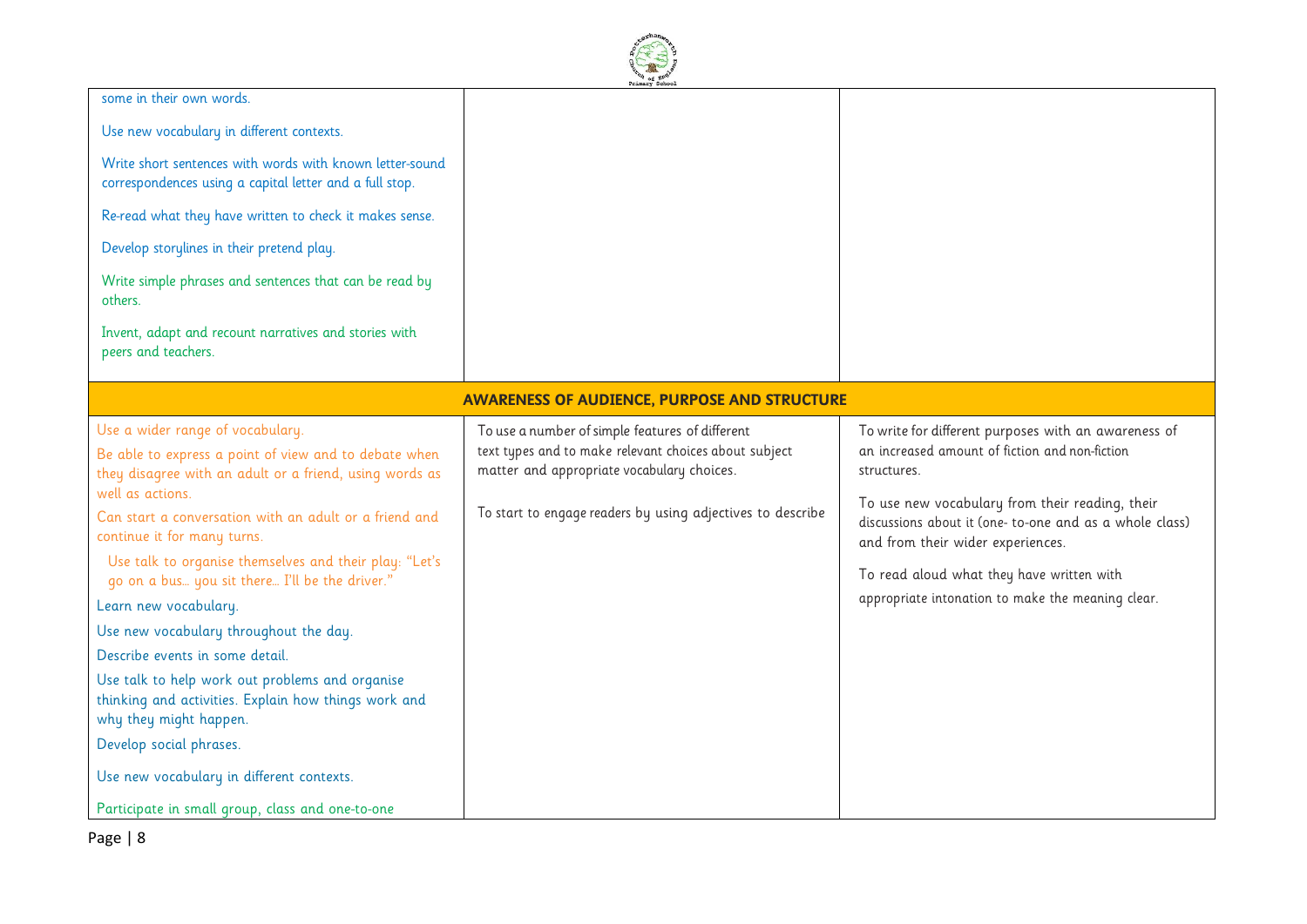| discussion, offering their own ideas, using recently<br>introduced vocabulary.<br>Offer explanations for why things might happen, making<br>use of recently introduced vocabulary from stories, non-<br>fiction, rhymes and poems when appropriate.<br>Express their ideas and feelings about their experiences<br>using full sentences, including use of past, present and<br>future tenses and making use of conjunctions, with<br>modelling and support from their teacher. |                                            |                                                                                          |
|--------------------------------------------------------------------------------------------------------------------------------------------------------------------------------------------------------------------------------------------------------------------------------------------------------------------------------------------------------------------------------------------------------------------------------------------------------------------------------|--------------------------------------------|------------------------------------------------------------------------------------------|
|                                                                                                                                                                                                                                                                                                                                                                                                                                                                                | <b>VOCABULARY, GRAMMAR AND PUNCTUATION</b> |                                                                                          |
|                                                                                                                                                                                                                                                                                                                                                                                                                                                                                | <b>SENTENCE CONSTRUCTION AND TENSE</b>     |                                                                                          |
| Understand 'why' questions, like: 'Why do you think<br>the caterpillar got so fat?'                                                                                                                                                                                                                                                                                                                                                                                            | To use simple sentence structures.         | To use the present tense and the past tense mostly<br>correctly and consistently.        |
| Develop their communication, but may continue to have<br>problems with irregular tenses and plurals, such as<br>'runned' for 'ran', 'swimmed' for 'swam'.                                                                                                                                                                                                                                                                                                                      |                                            | To form sentences with different forms: statement,<br>question,<br>exclamation, command. |
| Use longer sentences of four to six words                                                                                                                                                                                                                                                                                                                                                                                                                                      |                                            | To use some features of written Standard English.                                        |
| Use new vocabulary throughout the day.                                                                                                                                                                                                                                                                                                                                                                                                                                         |                                            |                                                                                          |
| Articulate their ideas and thoughts in well-formed<br>sentences.                                                                                                                                                                                                                                                                                                                                                                                                               |                                            |                                                                                          |
| Connect one idea or action to another using a range of<br>connectives.                                                                                                                                                                                                                                                                                                                                                                                                         |                                            |                                                                                          |
| Offer explanations for why things might happen, making<br>use of recently introduced vocabulary from stories, non-<br>fiction, rhymes and poems when appropriate.                                                                                                                                                                                                                                                                                                              |                                            |                                                                                          |
| Express their ideas and feelings about their experiences<br>using full sentences, including the use of past, present and<br>future tenses and making use of conjunctions with<br>modelling and support from the teacher.                                                                                                                                                                                                                                                       |                                            |                                                                                          |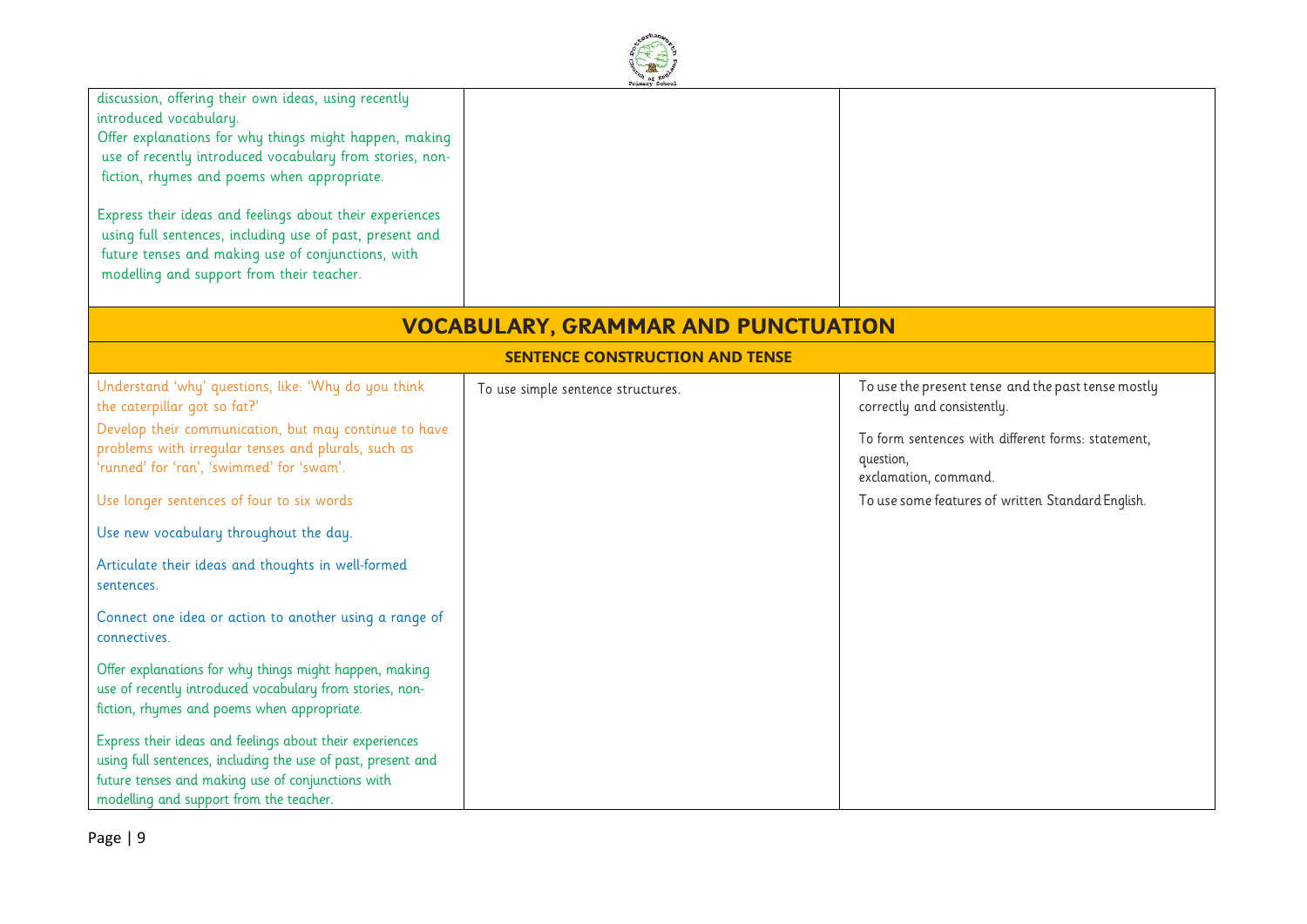

| <b>USE OF PHRASES AND CLAUSES</b>                                                                                                                                                                                                                                                                                                                                                                                    |                                                                                                                                                            |                                                                                                                                                                                                  |  |  |
|----------------------------------------------------------------------------------------------------------------------------------------------------------------------------------------------------------------------------------------------------------------------------------------------------------------------------------------------------------------------------------------------------------------------|------------------------------------------------------------------------------------------------------------------------------------------------------------|--------------------------------------------------------------------------------------------------------------------------------------------------------------------------------------------------|--|--|
| Use longer sentences of four to six words.<br>Articulate their ideas and thoughts in well-formed<br>sentences.<br>Connect one idea or action to another using a range of<br>connectives.<br>Express their ideas and feelings about their experiences<br>using full sentences, including the use of past, present<br>and future tenses and making use of conjunctions<br>with modelling and support from the teacher. | To use the joining word (conjunction) 'and' to link ideas<br>and sentences.<br>To begin to form simple compound sentences.                                 | To using co-ordination (or/and/but).<br>To use some subordination (when/if/ that/because).<br>To use expanded noun phrases to describe and specify<br>(e.g. the blue butterfly).                 |  |  |
|                                                                                                                                                                                                                                                                                                                                                                                                                      | <b>PUNCTUATION</b>                                                                                                                                         |                                                                                                                                                                                                  |  |  |
|                                                                                                                                                                                                                                                                                                                                                                                                                      | To use capital letters for names, places, the days of the<br>week and the personal pronoun 'I'.                                                            | To use the full range of punctuation taught at key stage<br>1 mostly correctly including:                                                                                                        |  |  |
|                                                                                                                                                                                                                                                                                                                                                                                                                      | To use finger spaces.<br>To use full stops to end sentences.<br>To begin to use question marks and exclamation marks.                                      | - capital letters, full stops, question marks and<br>exclamation marks;<br>- commas to separate lists;<br>apostrophes to mark singular possession and contractions.                              |  |  |
|                                                                                                                                                                                                                                                                                                                                                                                                                      | <b>USE OF TERMINOLOGY</b>                                                                                                                                  |                                                                                                                                                                                                  |  |  |
|                                                                                                                                                                                                                                                                                                                                                                                                                      | To recognise and use the terms letter, capital letter,<br>word, singular, plural, sentence, punctuation, full stop,<br>question mark and exclamation mark. | To recognise and use the terms noun, noun phrase,<br>statement, question, exclamation, command, compound,<br>suffix, adjective, adverb, verb, present tense, past tense,<br>apostrophe and comma |  |  |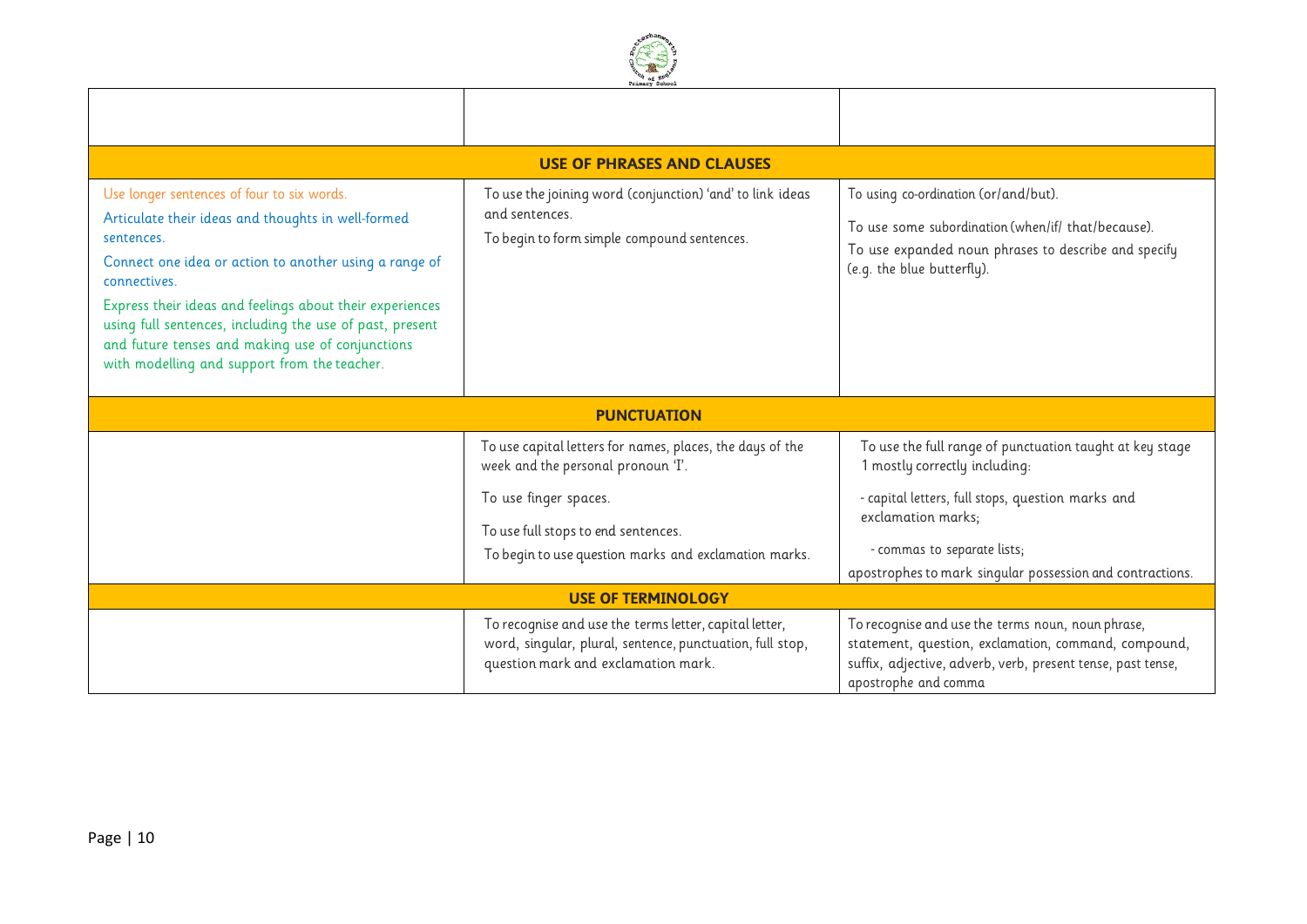

| KS <sub>2</sub>                                                                                                        |                                                                                                                                                           |                                                                                                                                                                                       |                                                                                                                                                                            |  |  |
|------------------------------------------------------------------------------------------------------------------------|-----------------------------------------------------------------------------------------------------------------------------------------------------------|---------------------------------------------------------------------------------------------------------------------------------------------------------------------------------------|----------------------------------------------------------------------------------------------------------------------------------------------------------------------------|--|--|
| <b>TRANSCRIPTION</b>                                                                                                   |                                                                                                                                                           |                                                                                                                                                                                       |                                                                                                                                                                            |  |  |
| Use prefixes and suffixes to understand<br>how to add them (app 1)                                                     | Write from memory simple sentences,<br>dictated by the teacher, that include<br>words and punctuation taught so far                                       | Use further prefixes and suffixes and<br>understands the guidelines for adding<br>them                                                                                                | Use dictionaries to check the spelling and<br>meaning of words.                                                                                                            |  |  |
| Spell further homophones                                                                                               | Use further prefixes and suffixes and<br>understands how to add them (Appendix                                                                            | Spell some words with 'silent' letters, e.g.<br>knight, psalm, solemn                                                                                                                 | Use further prefixes and suffixes and<br>understands the guidelines for adding<br>them                                                                                     |  |  |
| Identify commonly misspelt words and<br>attempts to correct them. (Appendix 1)                                         | Spell further homophones                                                                                                                                  | Continue to distinguish between<br>homophones and other words which are<br>often confused.                                                                                            | Spell some words with 'silent' letters, e.g.<br>knight, psalm, solemn.                                                                                                     |  |  |
| Understand how to place the apostrophe<br>in words with regular plurals eg girls'<br>boys'.                            | Identify commonly misspelt words and<br>corrects them. (See Appendix 1)                                                                                   | Use knowledge of morphology and<br>etymology in spelling and understands<br>that the spellings of some words need to<br>be learnt specifically, as listed in<br>Appendix <sup>1</sup> | Continue to distinguish between<br>homophones and other words which are<br>often confused.                                                                                 |  |  |
| Use the first two or three letters in a<br>word to check its spelling in a dictionary.                                 | Understand how to place the apostrophe<br>in words with regular plurals (e.g. girls',<br>boys') and in words with irregular plurals<br>(e.g. children's). | Use dictionaries to check the spelling and<br>meaning of words.                                                                                                                       | Use knowledge of morphology and<br>etymology in spelling and understands<br>that the spellings of some words need to<br>be learnt specifically, as listed in<br>Appendix 1 |  |  |
| Write from memory simple sentences,<br>dictated from the teacher, that include<br>words and punctuation taught so far. | Use the first two or three letters of a<br>word to check its spelling in a dictionary.                                                                    | Use the first three or four letters of a<br>word to check spelling, meaning or both<br>of these in a dictionary.<br>Use a thesaurus.                                                  | Use the first three or four letters of a<br>word to check spelling, meaning or both<br>of these in a dictionary.<br>Use a thesaurus.                                       |  |  |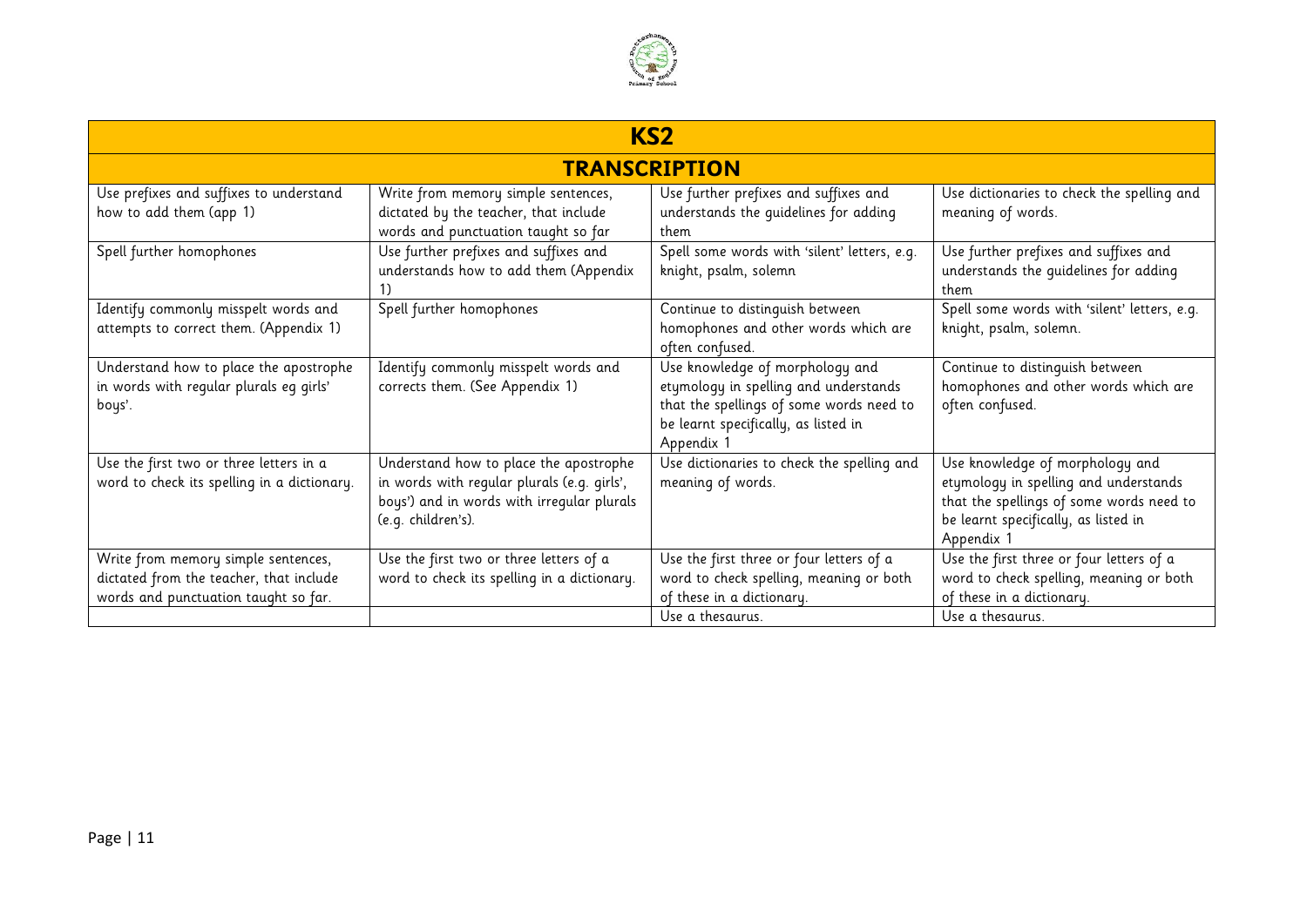

|                                                                                                                                                                                                             | <b>HANDWRITING</b>                                                                                                                                                                                              |                                                                                                                                              |                                                                                                                                                                     |  |  |  |
|-------------------------------------------------------------------------------------------------------------------------------------------------------------------------------------------------------------|-----------------------------------------------------------------------------------------------------------------------------------------------------------------------------------------------------------------|----------------------------------------------------------------------------------------------------------------------------------------------|---------------------------------------------------------------------------------------------------------------------------------------------------------------------|--|--|--|
| Use diagonal and horizontal strokes that<br>are needed to join letters and<br>understands which letters, when adjacent<br>to one another are best left un-joined                                            | Use the diagonal and horizontal strokes<br>that are needed to join letters and<br>understands which letters, when adjacent<br>to one another, are best left unjoined                                            | Write legibly, fluently and with increasing<br>speed by choosing which shape of a letter<br>to use when given choices                        | Write legibly, fluently and with increasing<br>speed by choosing which shape of a letter<br>to use when given choices                                               |  |  |  |
| Increase the legibility, consistency and<br>quality of their handwriting eg by<br>ensuring that the downward letters are<br>parallel and equidistant.                                                       | Increase the legibility, consistency and<br>quality of their handwriting, e.g. by<br>ensuring that the down strokes of letters<br>are parallel and equidistant.                                                 | Decide, as part of their personal style,<br>whether or not to join specific letters                                                          | Decide, as part of their personal style,<br>whether or not to join specific letters.                                                                                |  |  |  |
| Increase the legibility, consistency, and<br>quality of their handwriting - eq by<br>ensuring that lines of writing are spaced<br>sufficiently so that ascenders and<br>descenders of letters do not touch. | Increase the legibility, consistency and<br>quality of their handwriting, e.g. by<br>ensuring that lines of writing are spaced<br>sufficiently so that the ascenders and<br>descenders of letters do not touch. | Is clear about what standard of<br>handwriting is appropriate for a<br>particular task (e.g. quick notes or a final<br>handwritten version). | Is clear about what standard of<br>handwriting is appropriate for a<br>particular task (e.g. quick notes or a final<br>handwritten version)                         |  |  |  |
|                                                                                                                                                                                                             |                                                                                                                                                                                                                 | Choose the writing implement that is best<br>suited for a task (e.g. quick notes, letters)                                                   | Choose the writing implement that is best<br>suited for a task (e.g. quick notes, letters).                                                                         |  |  |  |
| <b>COMPOSITION</b>                                                                                                                                                                                          |                                                                                                                                                                                                                 |                                                                                                                                              |                                                                                                                                                                     |  |  |  |
|                                                                                                                                                                                                             |                                                                                                                                                                                                                 |                                                                                                                                              |                                                                                                                                                                     |  |  |  |
| Y3                                                                                                                                                                                                          | Y4                                                                                                                                                                                                              | Y5                                                                                                                                           | Y6                                                                                                                                                                  |  |  |  |
| Make some attempt to define                                                                                                                                                                                 | Know how to organise paragraphs                                                                                                                                                                                 | Identify the audience for and                                                                                                                | Identify the audience for and                                                                                                                                       |  |  |  |
| paragraphs by organising ideas with                                                                                                                                                                         | around a theme: paragraphs/                                                                                                                                                                                     | purpose of the writing. Select the                                                                                                           | purpose of the writing, selecting the                                                                                                                               |  |  |  |
| related points placed next to each                                                                                                                                                                          | sections that help to organise                                                                                                                                                                                  | appropriate form and use other                                                                                                               | appropriate form and using other                                                                                                                                    |  |  |  |
| other - eg one sentence paragraphs<br>or ideas loosely                                                                                                                                                      | content.                                                                                                                                                                                                        | similar writing as a model for their<br>own writing                                                                                          | similar writing as models for their<br>own                                                                                                                          |  |  |  |
| In non-narrative material use simple<br>organisational devices - eg headings<br>and sub headings                                                                                                            | In narratives, know how to create<br>settings, characters and plot, with<br>some ideas and material developed<br>in detail (e.g. descriptions<br>elaborated by adverbial and<br>expanded noun phrases).         | In narratives, describe settings,<br>characters and atmosphere and<br>integrate dialogue to convey<br>character and advance the action.      | In narratives, know how to use<br>imaginative description of settings,<br>convincing characterisation and a<br>range of stylistic devices to develop<br>atmosphere. |  |  |  |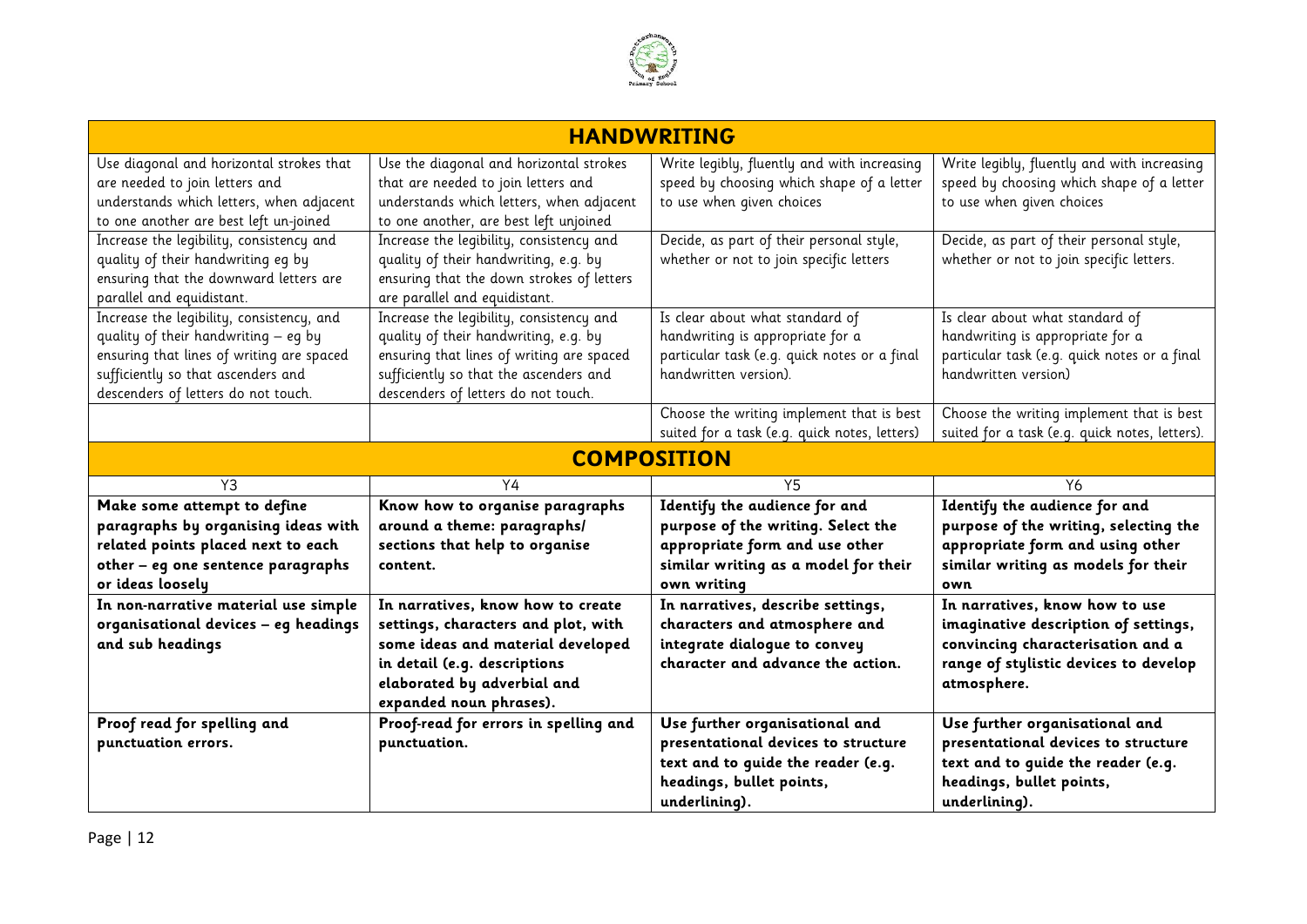

| Discuss writing similar to that which they  | Discuss writing similar to that which they | Ensure the consistent and correct use      | Ensure the consistent and correct use       |
|---------------------------------------------|--------------------------------------------|--------------------------------------------|---------------------------------------------|
| are planning to write and understands       | are planning to write and understands      | of tense throughout a piece of             | of tense throughout a piece of              |
| and learns from its structure, vocabulary   | and learns from its structure, vocabulary  | writing                                    | writing                                     |
| and grammar.                                | and grammar.                               |                                            |                                             |
| Discuss and record ideas                    | Discuss and record ideas                   | Proof-read for errors in spelling and      | Proof-read effectively for spelling         |
|                                             |                                            | punctuation.                               | and punctuation errors.                     |
| Compose and rehearse sentences orally       | Compose and rehearse sentences orally      | Make notes and develop initial ideas,      | Make notes and develop initial ideas,       |
| (including dialogue) progressively building | (including dialogue), progressively        | drawing on reading and research where      | drawing on reading and research where       |
| a varied and rich vocabulary and an         | building a varied and rich vocabulary,     | necessary.                                 | necessary                                   |
| increasing range of sentence structure.     | and an increasing range of sentence        |                                            |                                             |
|                                             | structures                                 |                                            |                                             |
| In narrative create settings, characters    | Assess the effectiveness of their own and  | When developing characters and settings    | When developing characters and settings     |
| and plot, with some attempt to elaborate    | others' writing and suggest                | for a narrative, the pupil considers what  | for a narrative, the pupil considers, and   |
| on basic information or events - eq nouns   | improvements.                              | has been learned from their experience of  | makes use of, what has been learned         |
| expanded by simple adjectives etc.          |                                            | reading, listening to and watching the     | from their experience of reading, listening |
|                                             |                                            | work of real authors                       | to and watching the work of real authors.   |
| Assess the effectiveness of their own and   | Propose changes to grammar and             | Select appropriate grammar and             | Select appropriate grammar and              |
| others' writing and suggest improvements.   | vocabulary to improve consistency,         | vocabulary, understanding how such         | vocabulary, understanding how such          |
|                                             | including the accurate use of pronouns in  | choices can change and enhance             | choices can change and enhance              |
|                                             | sentences.                                 | meaning. A reasonably wide vocabulary      | meaning. Use an ambitious vocabulary,       |
|                                             |                                            | is often chosen for effect                 | generally appropriate to purpose and        |
|                                             |                                            |                                            | audience.                                   |
| Propose changes to grammar and              | Proof-read for errors in spelling and      | Attempt to précis longer passages          | Integrate dialogue to convey character      |
| vocabulary to improve consistency,          | punctuation.                               |                                            | and advance the action.                     |
| including the accurate use of pronouns in   |                                            |                                            |                                             |
| sentences.                                  |                                            |                                            |                                             |
| Read aloud their own writing, to a group    | Read aloud their own writing, to a group   | Use a wide range of devices to build       | Can shape and précis longer passages to     |
| or the whole class using appropriate        | or the whole class, using appropriate      | cohesion within and across paragraphs      | adapt material appropriately for selected   |
| intonation and controls the tone of voice   | intonation and controls the tone and       |                                            | form.                                       |
| so that the meaning is made clear.          | volume, so that the meaning is clear.      |                                            |                                             |
|                                             |                                            | Assess the effectiveness of their own, and | Use a wide range of devices to build        |
|                                             |                                            | others' writing.                           | cohesion within and across paragraphs.      |
|                                             |                                            | Propose changes to vocabulary, grammar     | Within paragraphs, cohesive devices         |
|                                             |                                            | and punctuation to enhance effects and     | contribute to emphasis and effect, (e.g.    |
|                                             |                                            | clarify meaning                            | adverbials as sentence starters).           |
|                                             |                                            | Ensure correct subject and verb            | Assess the effectiveness of their own and   |
|                                             |                                            | agreement when using singular and          | others' writing                             |
|                                             |                                            | plural, distinguishing between the         |                                             |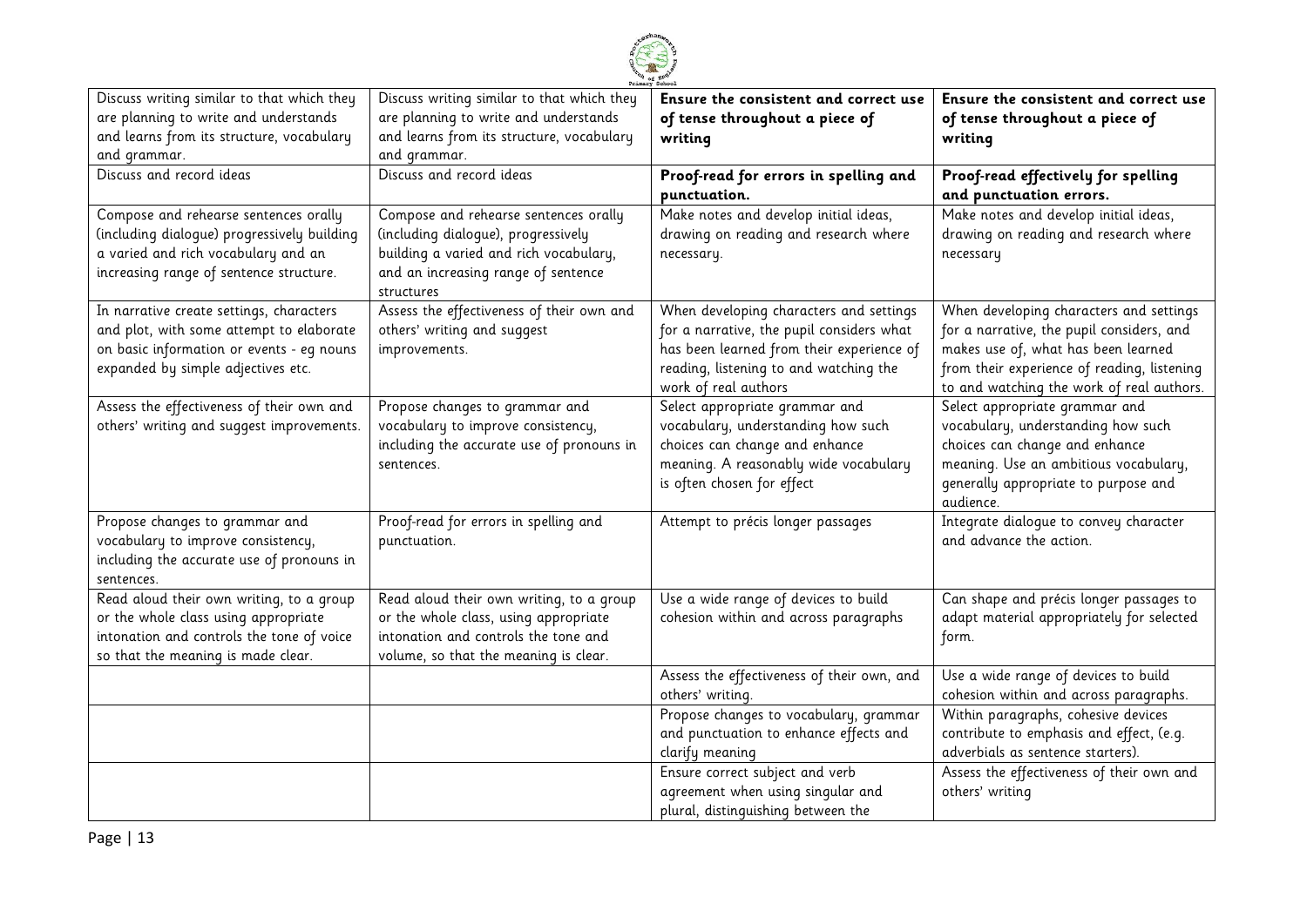

|                                                                                                                                                                |                                                                                                                                                                                                  | language of speech and writing, and<br>choosing the appropriate register.                                                   |                                                                                                                                                                                                              |  |  |
|----------------------------------------------------------------------------------------------------------------------------------------------------------------|--------------------------------------------------------------------------------------------------------------------------------------------------------------------------------------------------|-----------------------------------------------------------------------------------------------------------------------------|--------------------------------------------------------------------------------------------------------------------------------------------------------------------------------------------------------------|--|--|
|                                                                                                                                                                |                                                                                                                                                                                                  |                                                                                                                             | Propose changes to vocabulary, grammar<br>and punctuation to enhance effects and<br>clarify meaning                                                                                                          |  |  |
|                                                                                                                                                                |                                                                                                                                                                                                  |                                                                                                                             | Ensure correct subject and verb<br>agreement when using singular and<br>plural, distinguishing between the<br>language of speech and writing, and<br>choosing the appropriate register                       |  |  |
| <b>VOCABULARY, GRAMMAR AND PUNCTUATION</b>                                                                                                                     |                                                                                                                                                                                                  |                                                                                                                             |                                                                                                                                                                                                              |  |  |
| Limited use of inverted commas to<br>punctuate direct speech                                                                                                   | Use inverted commas and other<br>punctuation to indicate direct speech (e.g.<br>a comma after the reporting clause; end<br>punctuation within inverted commas: The<br>boss shouted, "Sit down!") | Use commas to clarify meaning or avoid<br>ambiquity.                                                                        | Use the colon to introduce a list and uses<br>semi-colons within lists.                                                                                                                                      |  |  |
| Attempt to use paragraphs as a way to<br>group related materials.                                                                                              | Use paragraphs to organise ideas around<br>a theme.                                                                                                                                              | Use a range of devices to build cohesion<br>within a paragraph (e.g. firstly, then,<br>after that, this,)                   | Punctuate bullet points when listing<br>information.                                                                                                                                                         |  |  |
| Make some use of the present perfect<br>form of verbs instead of the simple past -<br>eg "He has gone to the park". In contrast<br>with "He went to the park". | Make appropriate choice of pronoun or<br>noun within and across sentences to aid<br>cohesion and avoid repetition                                                                                | Indicate degrees of possibility using<br>adverbs (e.g. perhaps, surely) or modal<br>verbs (e.g. might, should, will, must   | Use of layout devices (e.g. headings, sub-<br>headings, columns, bullets, or tables, to<br>structure text).                                                                                                  |  |  |
| Express time, place and cause using<br>conjunctions. Eq when, before, after,<br>while, because.                                                                | Use fronted adverbials (eg 'Later that<br>day, I heard the sad news')                                                                                                                            | Understand how to convert nouns or<br>adjectives into verbs using suffixes (e.g. -<br>ate; -ise; -ify                       | Use the passive voice to affect the<br>presentation of information in a sentence<br>(e.g. 'I had broken the window in the<br>greenhouse' versus 'The window in the<br>greenhouse had been broken').          |  |  |
| Use the forms "a" or "an" according to<br>whether the next word begins with a<br>consonant or vowel. Eq a dog, an orange                                       | Most of the time use appropriate<br>standard English forms for verb inflections<br>instead of local spoken forms (e.g. 'we<br>were' instead of 'we was', or 'I did'<br>instead of 'I done').     | Use brackets, dashes or commas to<br>indicate parenthesis                                                                   | Recognise and use the difference between<br>vocabulary typical of informal speech and<br>vocabulary appropriate for formal speech<br>and writing (e.g. find out/discover; ask<br>for/ request; go in/enter). |  |  |
| Show and have awareness of headings<br>and sub headings to aid presentation.                                                                                   | Use expanded noun phrases, by adding<br>modifying adjectives, nouns and<br>preposition phrases (e.g. the teacher                                                                                 | Use a range of linking ideas across<br>paragraphs: adverbials of time (e.g. later),<br>place (e.g. nearby) and number (e.g. | Use the colon to introduce a list and use<br>semi-colons within lists                                                                                                                                        |  |  |